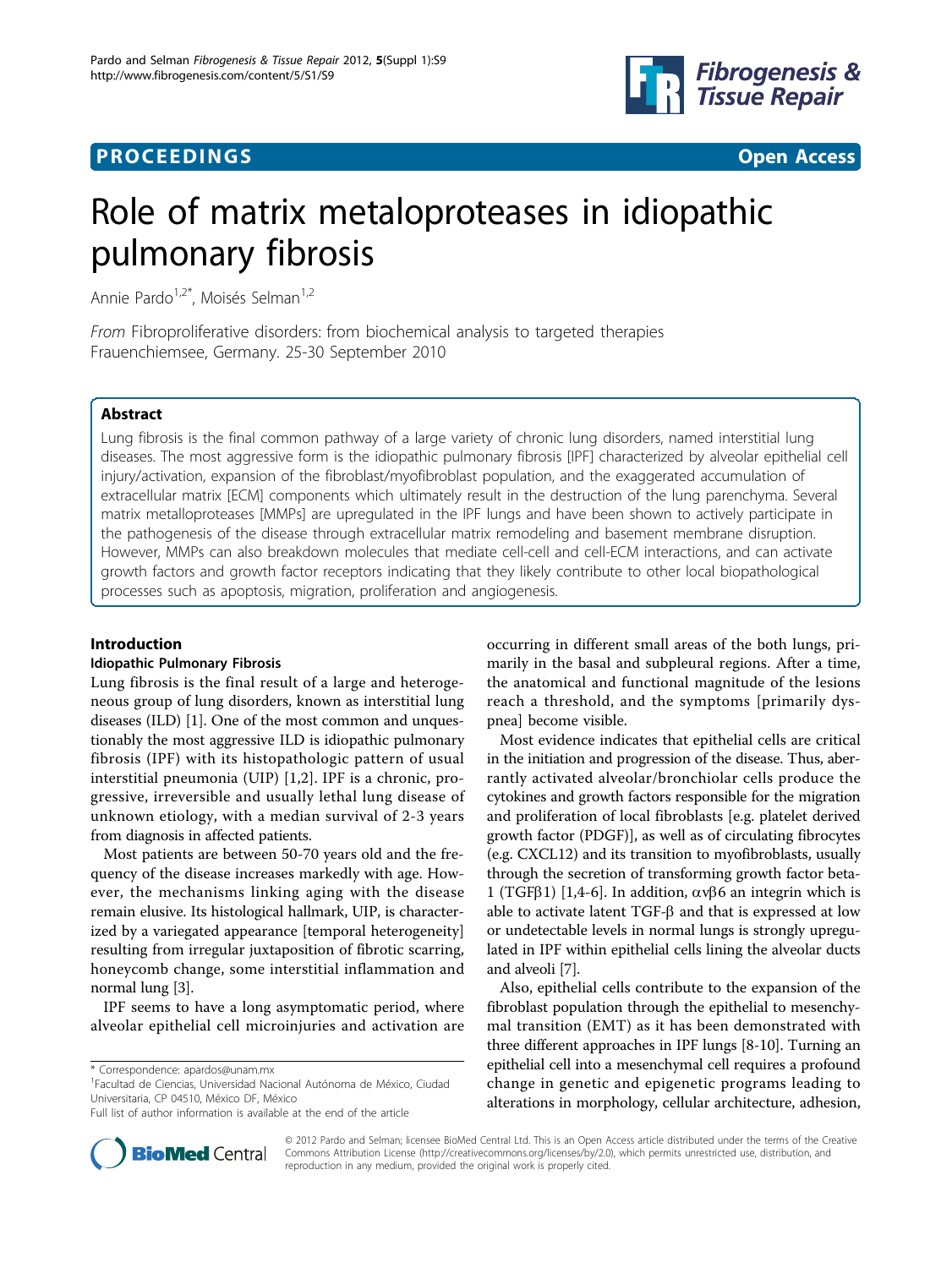and migration capacity [[11](#page-4-0)]. Interestingly, emerging evidence indicates that tumor-associated matrix metalloproteases (MMPs) can stimulate processes associated with EMT. Thus, it has been shown that the exposure of mouse mammary epithelial cells to MMP-3 stimulates epithelialmesenchymal transition [[12](#page-4-0)]. Likewise, other MMPs, such as MMP-2 and MMP-9 mediated E-cadherin disruption as a key step in epithelial tubular cell EMT indicating that may be also implicated in the fibrotic response [[13](#page-4-0)]. Moreover, recent data indicate that MMP-9 has a higher capacity than that of Snail in eliciting the development of EMT [[14](#page-4-0)].

Independently of their origin, fibroblasts and myofibroblasts accumulate as small clusters (foci) in subepithelial areas arranged in a linear fashion within a pale staining matrix. Overlying epithelium consists of hyperplastic pneumocytes or columnar non-ciliated bronchiolar cells [[3\]](#page-3-0). Finally, these mesenchymal cells secrete exaggerated amounts of extracellular matrix molecules, primarily fibrilar collagens that provoke an extensive structural disorganization in the lung microenvironment where alveolar-capillary units are lost and replaced by scarring and cysts [honeycombing]. Importantly, many of the processes that result in this severe architectural remodeling involve an uncoordinated regulation and expression of several matrix metalloproteases.

#### Matrix Metalloproteases

MMPs are the M10 family of endopeptidases that belong to the MA zinc-containing clan of metallopeptidases and to the metzincin subclan of proteases [\[15,16](#page-4-0)]. In humans the MMPs family consists of 23 members that are codified in 24 genes including duplicated MMP-23 genes [[17\]](#page-4-0). Most of the MMPs are secreted enzymes, although there are some membrane types MMPs (MT-MMPs). Importantly however, some of the secreted MMPs have been found inside the cell and probably acting on intracellular substrates [[18,19](#page-4-0)].

According to their structural and functional characteristics, MMPs family members have been classified into six subgroups that include: collagenases, gelatinases, stromelysins, matrilysins, membrane-type MMPs (MT-MMPs), and other MMPs [\[20\]](#page-4-0). Based on structure MMPs have been also classified as archetypal MMPs, matrilysins, gelatinases, and furin activable MMPs [\[21](#page-4-0)].

MMPs are tightly regulated at the transcriptional and post-transcriptional levels and their expression, usually low or undetectable under physiological conditions, increased under some processes such as wound healing [[22\]](#page-4-0). After secretion, MMPs are also regulated by activation of the precursor zymogens and by inhibition through endogenous inhibitors, tissue inhibitors of metalloproteases (TIMPs). Uncontrolled MMP activity results in tissue damage and functional alterations.

The contribution of MMPs to extracellular matrix remodeling is complex. They are not only responsible of matrix degradation but also may contribute processing a variety of bioactive mediators such as growth factors, cytokines, chemokines, and cell-surface-receptors modulating their activity either by direct cleavage, or releasing them from extracellular matrix bound stores.

## MMP-1 and MMP-7 are strongly upregulated in idiopathic pulmonary fibrosis

The transcriptional signature and immunohistochemical analyses of IPF lungs have revealed that several MMPs, primarily MMP1 and MMP7 are among the molecules that are more significantly overexpressed compared with control lungs [\[16,23](#page-4-0)] (Figure [1\)](#page-2-0).

## MMP1 is increased despite the progressive accumulation of fibrillar collagens

MMP1, also known as collagenase-1, is the archetype of MMPs capable of degrading types I and III fibrillar collagens. Therefore, its over-expression in IPF lungs, where interstitial collagens are progressively depositing is an unsolved paradox. Furthermore, excessive MMP-1 is involved in diseases that, in contrast to fibrosis, are characterized by exaggerated extracellular matrix degradation, such as rheumatoid arthritis and lung emphysema [[24,25](#page-4-0)]. A possible explanation for this paradox was revealed by the observation that in IPF lungs the enzyme is expressed primarily by epithelial cells whereas is virtually absent in the fibroblastic foci where the interstitial collagens are being secreted [\[26,27](#page-4-0)].

The role of the epithelial expression of MMP1 in IPF is presently unknown, although it might contribute to the formation of the cystic spaces (honeycombing), characteristic of this disorder. The strong epithelial expression of MMP1 in IPF lungs might be also implicated in cell migration as occurs in skin wound healing [\[28\]](#page-4-0).

Given the prominent upregulation of this enzyme in IPF lungs, we recently tested the frequency of the 2G/2G genotype at -1,607, which is associated with increased gene expression, in a cohort of IPF patients. We found that this genotype is increased in the patients with this disease, but additionally, by sequencing the MMP-1 promoter we revealed a putative gene-environment interaction between the T/G SNP at position -755 and smoking in this disease [[29\]](#page-4-0). This is an important finding because several studies performed in sporadic or familial cases of IPF have shown that smoking is considered a strong risk factor of IPF [[6](#page-4-0)]. MMP7 is one of the genes most consistently increased in

## idiopathic pulmonary fibrosis

Several studies indicate that dysregulation of MMP-7 is associated with IPF [[23,30](#page-4-0),[31](#page-4-0)]. Similar to MMP-1, the increased immunoreactive protein is also found primarily expressed by the abnormal alveolar epithelium [[23\]](#page-4-0). However, the excessive production of MMP-7 has been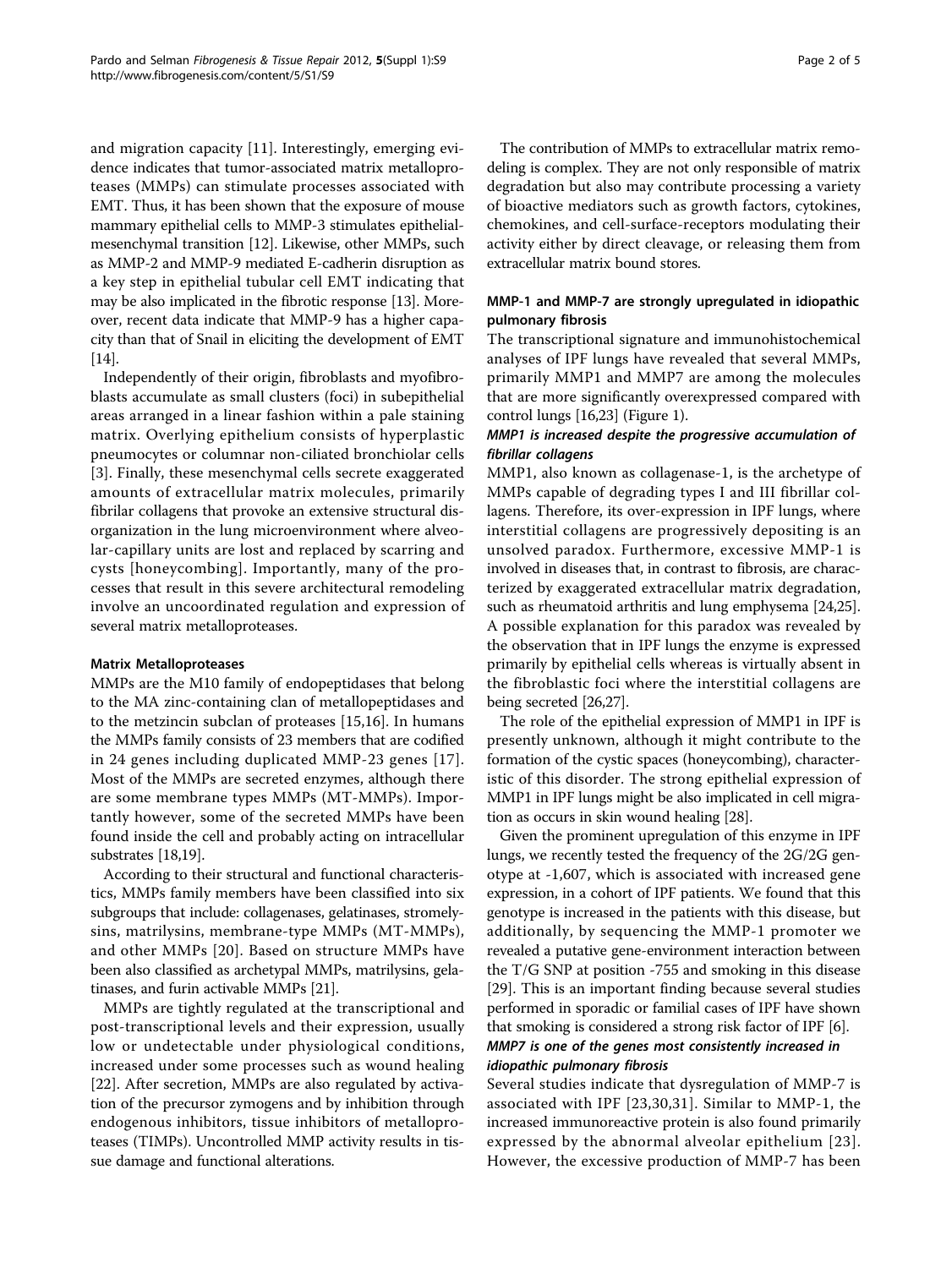<span id="page-2-0"></span>

clearly associated with the tissue fibrotic response since the MMP7 null mouse is protected from bleomycininduced lung fibrosis [[23\]](#page-4-0). The profibrotic role of MMP7 might be multiple considering its broad substrate specificity that includes basement membrane and extracellular matrix components. Additionally, this enzyme processes numerous bioactive substrates including FAS ligand,  $\beta$ 4 integrin, E-cadherin, pro-HB-epidermal growth factor, plasminogen, pro-TNF-a, syndecan, and insulin growth factor binding protein-3 (IGFBP-3), and diverse studies support a role for this enzyme in apoptosis, inflammation and innate immunity.

Interestingly, in the alveolar epithelial cells of IPF lungs MMP7 colocalize with osteopontin, and application of weakest link statistical model to microarray data indicate a significant interaction between both molecules suggesting that this interaction may have an important effect on the IPF development [[30](#page-4-0)]. This hypothesis is supported by the findings that MMP7 is induced and activated by osteopontin while the later is cleaved and activated by MMP7 [\[32\]](#page-4-0).

Interestingly, the analysis of renal tissue gene expression associated with aging MMP-7 has been found among the genes significantly up-regulated in very old kidneys that showed higher rates of histopathological changes including glomerulosclerosis and interstitial fibrosis [[33](#page-4-0)]. This is an important finding since as mentioned IPF is considered an aging-related lung disease [[6\]](#page-4-0).

MMP-1 and MMP-7 may serve as diagnostic biomarkers Regardless their effects in the architectural remodeling in IPF lungs, MMP-1 and MMP-7 may play a role as biomarkers for the differential diagnosis. Thus, in a recent study it was found that both enzymes are significantly higher in the serum of patients with IPF compared to patients with hypersensitivity pneumonitis, sarcoidosis and chronic obstructive pulmonary disease [[34](#page-4-0)]. A similar trend in gene expression of MMP7 and MMP1 is found in the lungs of patients with IPF and HP, supporting the notion that the changes in peripheral blood concentrations are reflective of the lung gene environment and constitute a disease-specific signal. Moreover, levels of circulating MMP-7 appeared to predict outcome since MMP7 higher concentrations of this enzyme negatively correlated with percent predicted forced vital capacity and percent predicted carbon monoxide diffusing capacity.

## MMP- 3 may contribute to epithelial-mesenchymal transition

Recently, it was reported enhanced expression of MMP-3 in IPF, compared with control lungs and MMP-3-null mice were protected from bleomycin-induced pulmonary fibrosis [[35](#page-4-0)]. Interestingly, in vitro treatment of lung epithelial cells with MMP-3 resulted in activation of the  $\beta$ -catenin signaling pathway, via cleavage of E-cadherin, with the subsequent induction of epithelial-mesenchymal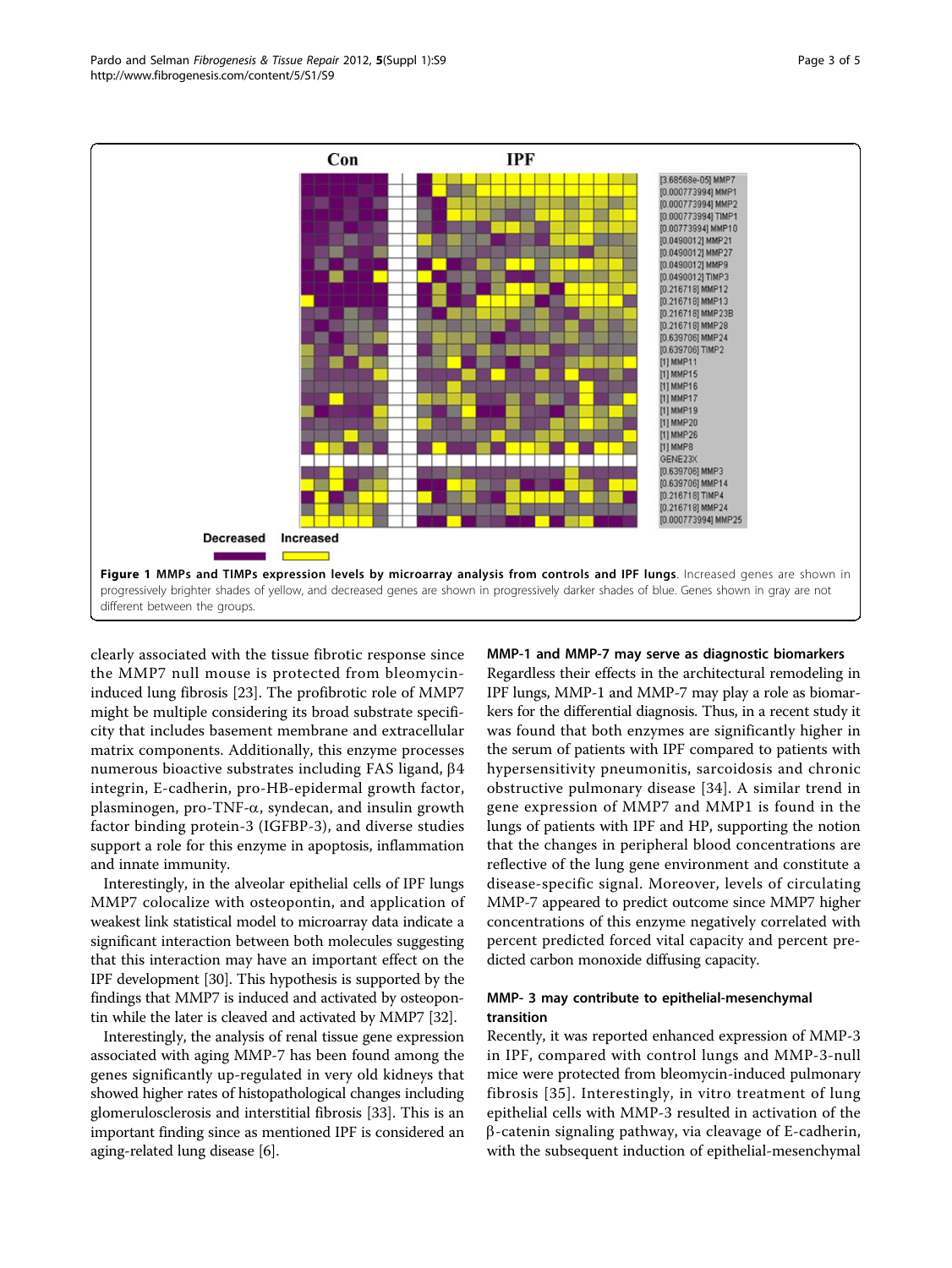<span id="page-3-0"></span>transition. The authors propose that MMP3 plays a role in the pathogenesis of IPF, through the induction of epithelial-mesenchymal transition.

#### MMPs may participate in the traffic of fibrocytes to the IPF lungs

It is known that fibrocytes, bone-marrow derived progenitor cells, are a source of fibroblasts/myofibroblasts that participate in the mechanisms of wound healing and fibrosis in many tissues. Recently, we demonstrated the presence of fibrocytes in the lungs from patients with IPF, and provided evidence for their principal mechanism of chemotaxis, the CCL12/CXCR4 axis [5]. Lately, we found that fibrocytes strongly express several MMPs including MMP-2, MMP-9, MMP-8 and MMP-7 [[36\]](#page-4-0). To elucidate the role of MMP-8, MMP-2 and MMP-9 in fibrocytes biology we tested the hypothesis that these enzymes may participate in the process of tissue migration. In this context, we found that the migration of fibrocytes through collagen I is highly associated with the expression of collagenase MMP-8 while its migration through basement membrane-like proteins was associated to MMP-2 and MMP-9 since both transmigration assays were blocked by specific inhibitors. Therefore, synthesis of these enzymes may play an important role in transendothelial and tissue migration of fibrocytes and also contribute in the remodeling of ECM during the development of IPF.

#### MMP-9 is associated with the lack of thy-1 receptor in lung fibroblasts

MMP-9 is also elevated in IPF, and it is expressed by a variety of cells including alveolar epithelial cells, neutrophils and fibroblasts in fibroblastic foci [[27\]](#page-4-0). The finding that lung fibroblasts in IPF are synthesizing MMP-9 is intriguing since these cells do not express this enzyme in vitro, but a recent finding in our laboratory open some light to this result. It is well known that fibroblasts differ in a variety of phenotypic features, including the expression of Thy-1 a glycophosphatidylinositol-linked glycoprotein. In this context, it was shown that fibroblasts in IPF lungs are Thy-1 negative, whereas most fibroblasts from normal lungs are Thy-1 positive [[37\]](#page-4-0). Recently, we demonstrated that Thy-1 (-) lung fibroblasts stimulated with TGF- $\beta$ 1 expressed MMP-9 while Thy-1 (+) cells did not [[38](#page-4-0)]. Moreover, treatment of Thy-1 (-) fibroblasts with  $\beta$ -glycan, which sequester TGF- $\beta$ , thereby functioning as a receptor antagonist, abolished MMP-9 induction. TGF- $\beta$ 1-induced MMP-9 in Thy-1 (-) fibroblasts depended on the activation of ERK1/2 signaling pathway [[38\]](#page-4-0). Therefore, it can be suggested that in the microenvironment of IPF lungs, the mesenchymal cells from the fibroblasts/myofibroblasts foci, which do not express Thy-1, stimulated by the epithelial-produced TGF- $\beta$ 1 synthesize MMP-9. Importantly, MMP-9 is able to

#### Conclusion

Idiopathic pulmonary fibrosis is a devastating disease characterized by epithelial cell activation and the expansion of the fibroblasts/myofibroblasts population in the alveolar septa and alveolar spaces which is followed by aberrant deposit of extracellular matrix. The pathogenic mechanisms remain elusive, but a growing body of evidence supports that several matrix metalloproteinases are implicated in the abnormal remodeling of the extracellular matrix including basement membranes, although an antifibrotic effect of some of them under certain circumstances can not be ruled-out. In addition, the biological consequences of the MMPs-cleavage of chemokines, cytokines, and growth factors in the lung microenvironment are presently unknown. A better understanding of the molecular mechanisms that are involved in the pathogenesis of the disease as well as those that regulate the local balance between accumulation of extracellular matrix and their degradation will be critical to set the MMPs in their exact place. Also, an improved understanding of the complexity of MMP proteolysis and their in-vivo substrate repertoires will help to define the fibrosis-specific effects of MMPs in IPF.

#### Acknowledgements

This article has been published as part of Fibrogenesis & Tissue Repair Volume 5 Supplement 1, 2012: Proceedings of Fibroproliferative disorders: from biochemical analysis to targeted therapies. The full contents of the supplement are available online at [http://www.fibrogenesis.com/](http://www.fibrogenesis.com/supplements/5/S1) [supplements/5/S1.](http://www.fibrogenesis.com/supplements/5/S1)

#### Author details

1 Facultad de Ciencias, Universidad Nacional Autónoma de México, Ciudad Universitaria, CP 04510, México DF, México. <sup>2</sup>Instituto Nacional de Enfermedades Respiratorias "Ismael Cosío Villegas", Tlalpan 4502, CP 14080, México DF, México.

#### Competing interests

The authors declare that they have no competing interests.

Published: 6 June 2012

#### References

- 1. Pardo A, Selman M: Molecular mechanisms of pulmonary fibrosis. Front Biosci 2002, 7:d1743-1761.
- 2. Selman M, Morrison LD, Noble PW, King T: Idiopathic Interstitial Pneumonias. In Textbook of Respiratory Medicine. Vol II. Volume chapter 57.. 5 edition. Murray & Nadel's; 2010:356-1397.
- 3. Myers JL, Katzenstein AL: Beyond a consensus classification for idiopathic interstitial pneumonias: progress and controversies. Histopathology 2009, 54:90-103.
- 4. Selman M, Pardo A: Role of epithelial cells in idiopathic pulmonary fibrosis: from innocent targets to serial killers. Proc Am Thorac Soc 2006, 3:364-372.
- 5. Andersson-Sjöland A, de Alba CG, Nihlberg K, Becerril C, Ramírez R, Pardo A, Westergren-Thorsson G, Selman M: Fibrocytes are a potential source of